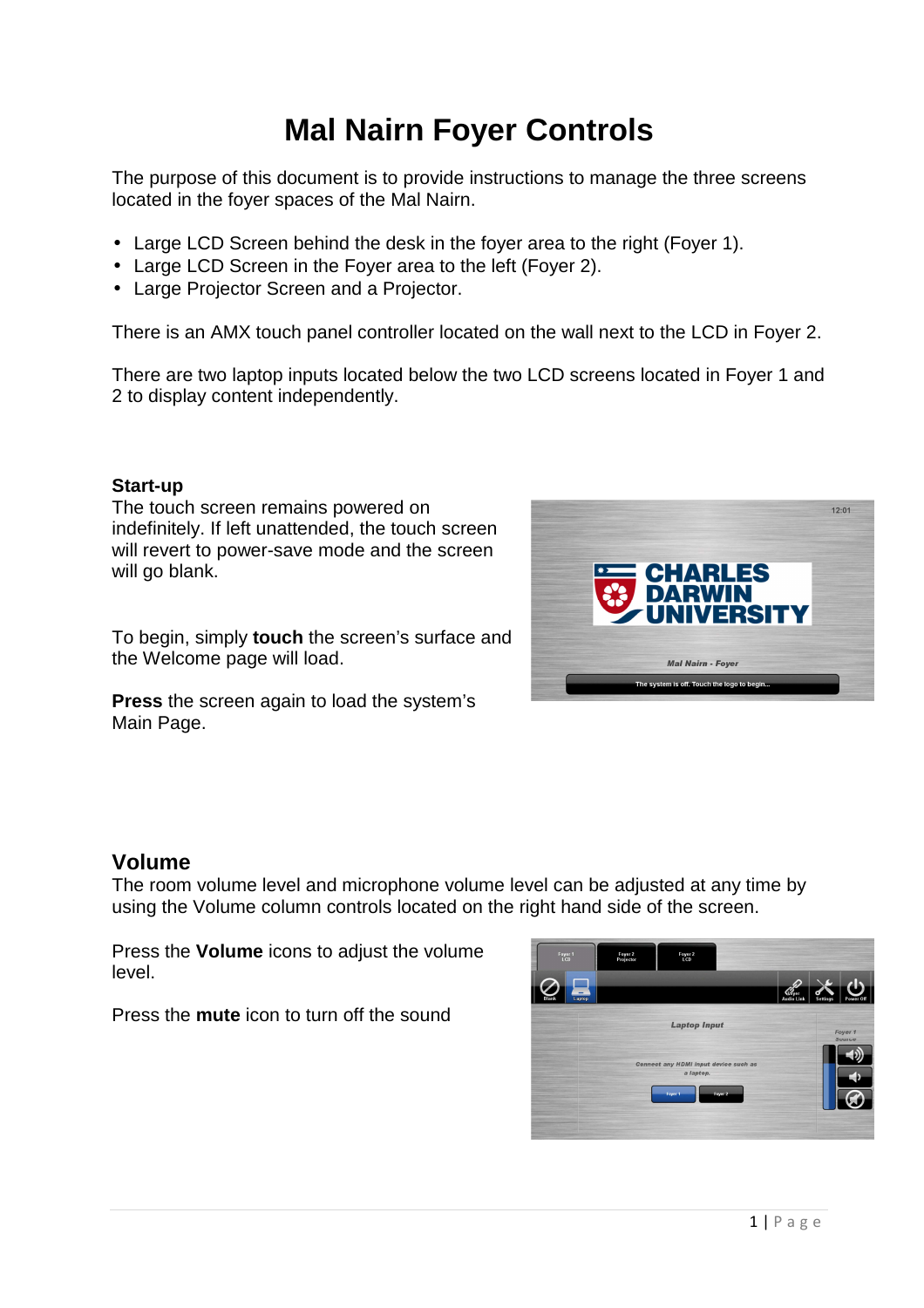# **Laptop Presentation**

There are three tabs allowing control of the three screens. Select the tab for the required screen.

- 1. Connect a laptop to the Wall plate using a HDMI or VGA cable
	- a. **Foyer 1 LCD** Input plate is located to the left of the monitor near the base of the wall.
	- b. **Foyer 2 LCD** Input plate is located to the right of the monitor near the base of the wall.



2. Configure the laptop to direct the video image to an external display. E.g. By

selecting Function (Fn) + F3 or F5 or  $\mathbb{Z}_+$  + P on the laptop.

- 3. Select the tab for the corresponding screen you wish to display content on. **Foyer 1 LCD, Foyer 2 Projector** or **Foyer 2 LCD**
- 4. Press the **Laptop** button to display content from the Input Plate.
- 5. Press the Input button **Foyer 1** or **Foyer 2** corresponding to where the laptop is connected.
- 6. To send audio to all locations in the Foyer press the **Audio Link** button.

## **Presentation from Mal Nairn Theatre**

The Foyer AV system can be linked to Mal Nairn Theatre allowing an audience in the foyer to see and hear the presentation. The link can only be made from the controls in the Theatre.

- 1. Follow the Mal Nairn Lecture theatre instructions to setup the presentation.
- 2. From the theatre AMX Touch Panel press **Setup**
- 3. Press the **ON** button corresponding to the parts of the foyer to be linked.